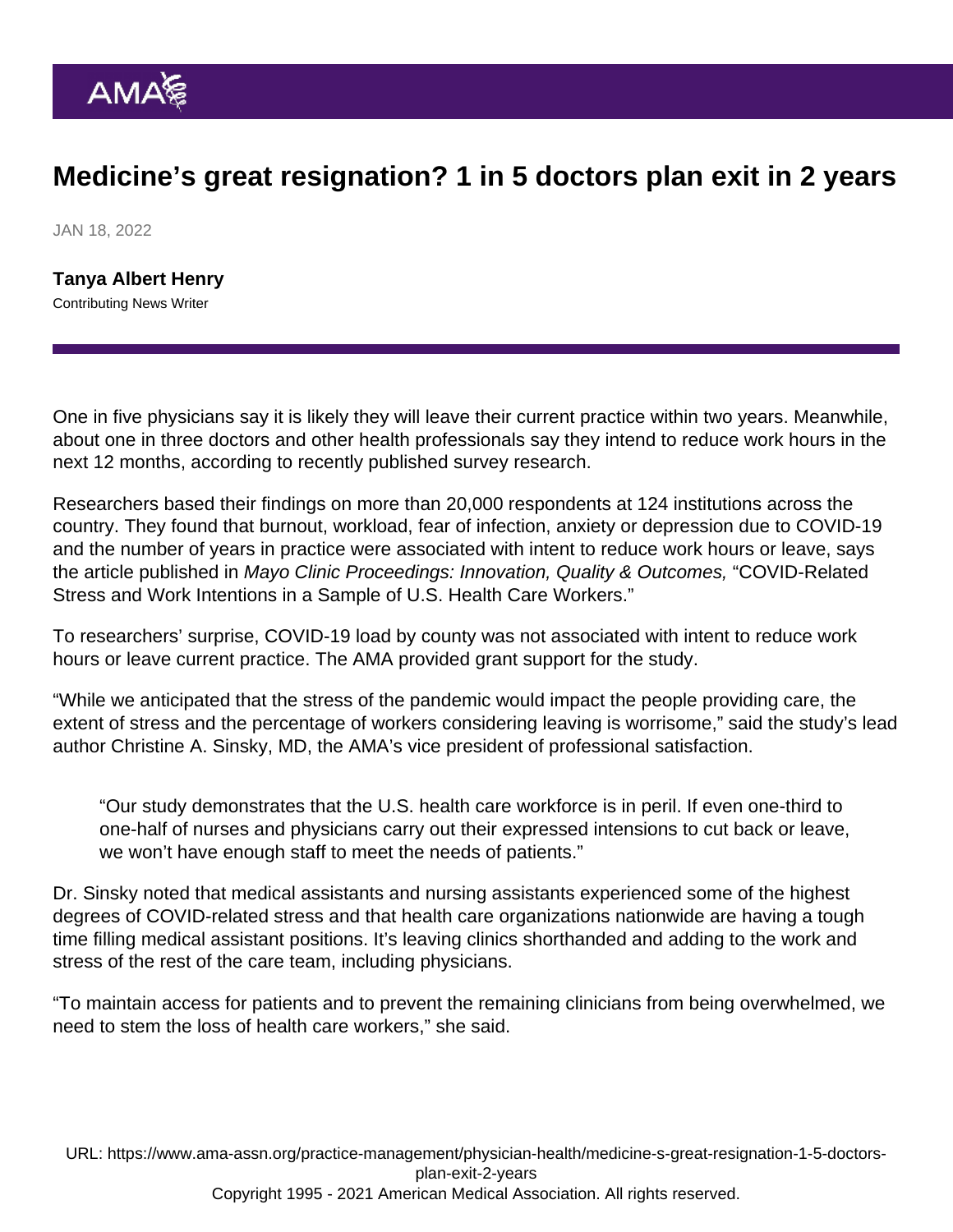## Make employees feel valued

This study—along with previous studies on burnout—show that there are steps organizations can take to retain employees. For example, the data showed that feeling valued was strongly associated with lower odds of reducing hours or leaving.

"Feeling valued by one's organization reduces the risk of health care workers intending to cut back their hours or leave altogether," Dr. Sinsky said. "In addition to ensuring that workers feel valued, employers can focus on lessening the workload on physicians and staff."

The study offers some suggestions leaders can take to help prevent physicians and others from reducing hours or leaving the practice. For example, to help doctors and other health professionals feel valued, leaders in health care organizations can provide:

- **Transparent communication.**
- Support for child care.
- Rapid training to support deployment to unfamiliar units, which may demonstrate organizational appreciation to workers.

To combat stress and burnout, leaders can:

- Focus on providing adequate personal protective equipment.
- Create supportive environments.
- Ensure access to confidential services for mental health.
- Reduce work overload through better teamwork.
- Apply a systems approach to interventions aimed at improving organization culture and practice efficiency.

The study's authors called for more research to investigate whether addressing predictors of burnout and emphasizing mitigators such as positive organizational cultures and making workers feel valued could avert a potential health care workforce crisis in the wake of COVID-19.

Committed to making[?physician burnout](https://www.ama-assn.org/amaone/equipping-physicians-manage-burnout)?a thing of the past, the?AMA has studied,?and is currently addressing, issues causing and fueling physician burnout—including time constraints, technology and regulations—to better?understand and reduce the challenges physicians face.

The AMA's STEPS Forward™ resources offer practical strategies to reduce workload and improve efficiencies. These include how-to [toolkits,](https://edhub.ama-assn.org/steps-forward) playbooks, [podcasts](https://podcasts.apple.com/us/podcast/ama-steps-forward-podcast/id1568105695) and [webinars.](https://www.ama-assn.org/practice-management/sustainability/ama-steps-forward-webinar-series-recorded-events) For example, the " [Saving Time Playbook](https://www.ama-assn.org/system/files/ama-steps-forward-saving-time-playbook.pdf)" provides guidance for removing waste from the daily work of physicians and staff. The [Getting Rid of Stupid Stuff](https://edhub.ama-assn.org/steps-forward/module/2757858) toolkit explains how an organization can initiate a program to solicit and respond to suggestions from front-line workers and the [Taming the Inbox](https://edhub.ama-assn.org/steps-forward/module/2702694) toolkit provides

URL: [https://www.ama-assn.org/practice-management/physician-health/medicine-s-great-resignation-1-5-doctors](https://www.ama-assn.org/practice-management/physician-health/medicine-s-great-resignation-1-5-doctors-plan-exit-2-years)[plan-exit-2-years](https://www.ama-assn.org/practice-management/physician-health/medicine-s-great-resignation-1-5-doctors-plan-exit-2-years) Copyright 1995 - 2021 American Medical Association. All rights reserved.